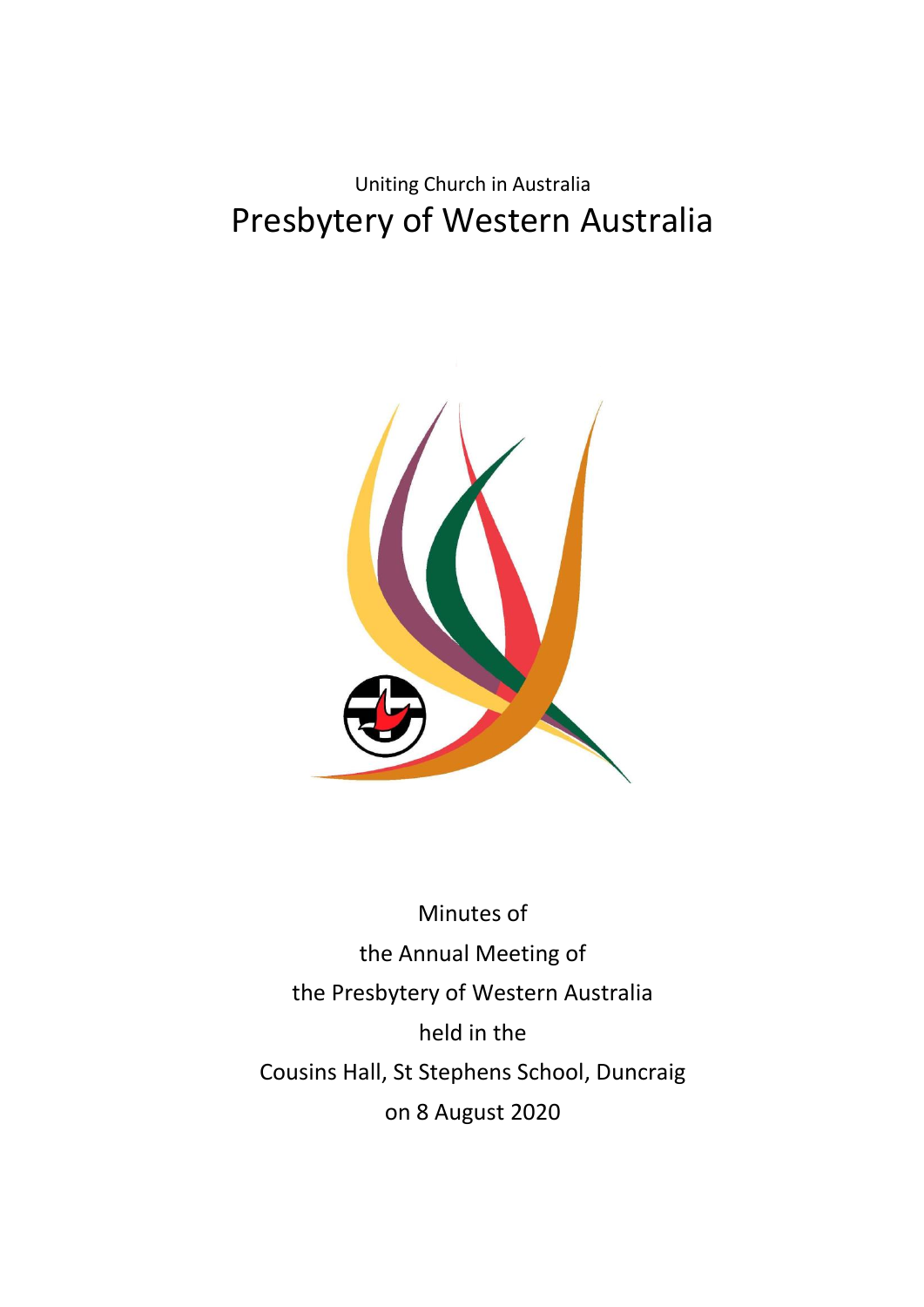# **1. CONSTITUTION**

On Saturday 8 August 2020 at 9.00 am, the Presbytery of Western Australia met in Cousins Hall, St Stephens School, Duncraig, the Chairperson, Bob Hunt, presiding.

There were 102 ministerial and lay members present. 33 apologies were submitted.

## **2. WELCOME AND ACKNOWLEDGEMENT OF THE TRADITIONAL OWNERS**

The Chairperson welcomed the members to this first meeting for the year as a result of earlier meeting cancellations due to the COVID-19 pandemic.

He paid respect to those whose have cared for this land since time immemorial and to the elders of the Noongar nation, past, present and emerging.

## **3. MEETING ARRANGEMENTS**

The Secretary, Revd Des Cousins, reported on the arrangements made for the meeting.

The Revd Des Cousins moved, it was seconded and agreed:

That the Presbytery:

- 1. Adopt the Order of Business for the meeting
- 2. Adopt the Roll of Presbytery attached to the Minutes of this meeting for the 2020-21 Presbytery year. (The Roll of Presbytery can be found on the Presbytery Meetings webpage and will remain there, being updated from time to time),
- 3. Appoint Margaret Martin and Doug Burtenshaw as Scrutineers for this meeting of the Presbytery.
- 4. Appoint Revd Kim Francis and Revd Toby Keva as Chaplains for this meeting of the Presbytery.
- 5. Authorise the Presbytery Standing Committee to confirm the minutes of this meeting of the Presbytery.
- 6. Authorise the Presbytery Standing Committee to act on all matters that are the responsibility of the Presbytery, including those excluded items in Presbytery Rule 3.1.2, if a public health warning in relation to the COVID-19 pandemic leads to the cancellation of any future meeting of the Presbytery.
- 7. Determine that the next meeting of the Presbytery be held on Saturday, 28 November 2020 at 9 am at a place to be advised.

## **4. OPENING WORSHIP**

The Opening Worship took the form of a Service of Induction for new members of the Presbytery Staff: Revd Dr David Ferguson (Presbytery Officer), Revd Dr Christine Sorensen (Presbytery Minister – Formation and Discipleship) and Revd Gordon Scantlebury (Rural Resource Minister).

The Chairperson led the worship and inducted the new staff. Revd Greg Ross was the occasional preacher. The Scriptures were read by Revd David Kriel (in Afrikaans) and Louise Sarah Powell. The symbols of

Presbytery of WA Minutes Page **2** of **14 August 2020**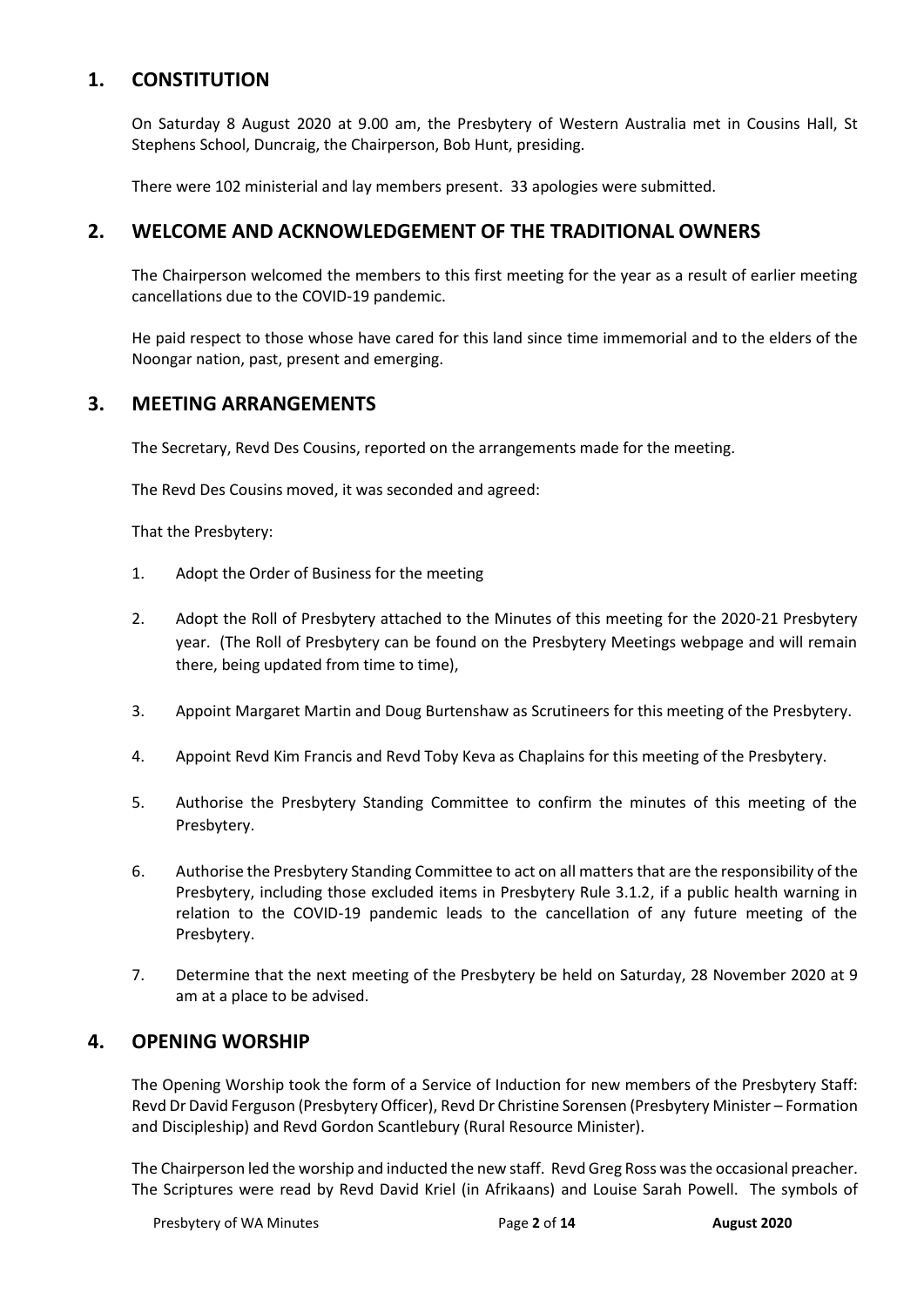ministerial office were presented by Sione Lea'aetoa, Graham Wasley and Revd Clare Pickering. The Prayers of the People were led by Yvonne Robinson, Revd Hannes Halgryn and Revd Sophie Lizares. Mrs Elna Kriel played the piano.

# **5. RECOGNITION OF LAY PREACHERS**

The Convener of the Candidates for the Ministries Committee, Revd Bev Fabb, introduced John van den Berg and Shirley Francis who had completed the requirements and achieved the competencies required for recognition as a Lay Preacher in the Uniting Church in Australia.

Each of the Candidates gave witness to their call to the Ministry of Lay Preacher and told of their faith journey.

Members of the Presbytery were invited to speak to the candidates over the morning tea break and to present any questions in regard to either or both of the Candidates to the Convener of the Committee, who would report on the questions asked and provide responses after morning tea.

Following morning tea, Revd Bev Fabb reported that she had received no questions in regard to the candidates for recognition as Lay Preachers

The Revd Bev Fabb then moved and it was seconded:

That the Presbytery:

- 1. agree to recognise John van den Berg as a Lay Preacher and request the Chairperson of Presbytery to arrange for this to be acknowledged in a service of worship, including presentation of a Certificate of Recognition as a Lay Preacher.
- 2. agree to recognise Shirley Francis as a Lay Preacher and request the Chairperson of Presbytery to arrange for this to be acknowledged in a service of worship, including presentation of a Certificate of Recognition as a Lay Preacher.

A secret ballot was conducted as required by the Presbytery procedures and both Candidates were unanimously approved for recognition.

The Presbytery agreed to add Shirley Francis to the list of Lay Preachers elected as members of Presbytery.

# **6. PRESENTATION OF CERTIFICATE OF COMPLETION OF STUDIES**

At the direction of the Presbytery Standing Committee, during the period when the Presbytery was not able to meet due to the pandemic, the Presbytery conducted an electronic poll (114 votes were cast, which exceeds the quorum for a Presbytery meeting (one-third of the members), so the ballot was valid) on this proposal:

*"That the Presbytery of WA agree to ordain Sione Lea'aetoa as a Minister of the Word, subject to him receiving a Certificate of Satisfactory Completion of Studies from the Assembly and being called to a placement."* 

114 votes were in favour of the proposal and 0 (zero) votes were against the proposal. The votes in favour exceeded two-thirds of the votes cast, the previously approved requirement of this Presbytery to approve readiness for ordination. The proposal was therefore approved.

Revd Dr Anne Wright, Director of Education and Formation, reported that a certificate issued by the Assembly to mark the Completion of Studies for the Ministry of the Word by Sione Lea'aetoa had been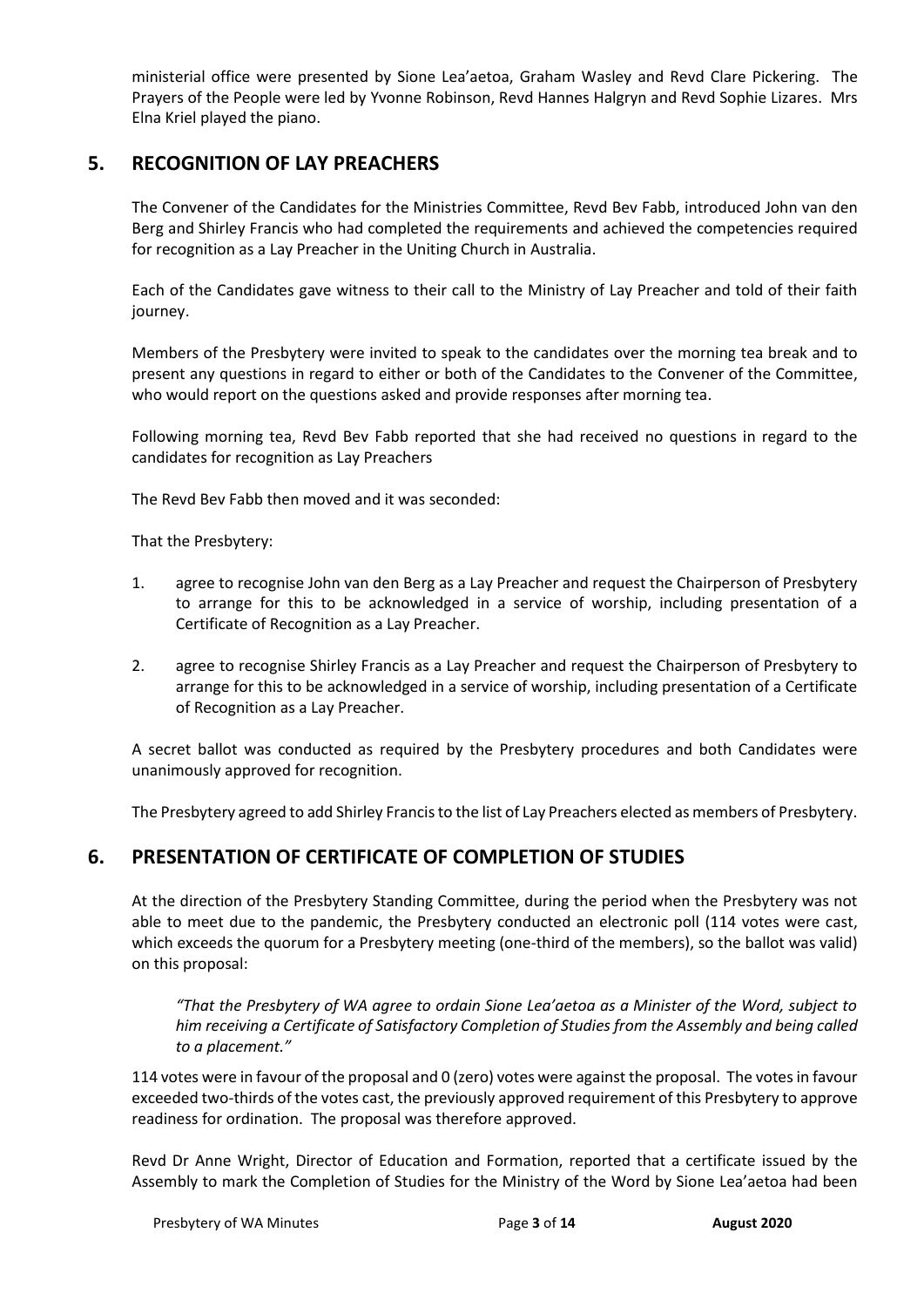received. The Certificate was presented to Sione and the Moderator of the Synod of Western Australia, Revd Steve Francis, who has been Sione's mentor during his candidature, led the Presbytery in prayer.

Sione's ordination now awaits only a placement being arranged.

## **7. PRESBYTERY STANDING COMMITTEE**

Revd Lorraine Stokes, past chair, presiding.

The Chairperson of Presbytery, Bob Hunt, presented the Standing Committee report which was received.

The Chairperson expressed the appreciation of the Presbytery to the Staff (the Presbytery Resource Team!) for their work in resourcing Ministry Agents and Congregations during the pandemic lockdown stages.

## **8. THRIVE MISSION COMMITTEE**

The report of the Committee was presented by Revd Greg Ross and was received.

The resource document "A Theology of Property and Resources" has been completed and copies are available.

Following the Presbytery request in 2018 for every ministry agent and Church councillor/elder to complete the Mission Shaped Ministry Course by the end of 2020, Greg Ross announced that 113 have completed the course so far and members are invited to take up the further options being offered for participation.

The Committee Chairperson advised that it is not the Committee's present intention to seek to make the Mission Shaped Ministry Course compulsory, though it is noted that the Vic/Tas Synod now requires a Minister to complete the course before a new placement and Congregations before issuing a call.

# **9. RULES FOR CANDIDATES FOR THE MINISTRIES COMMITTEE**

Revd Bev Fabb moved, it was seconded and agreed

That the Presbytery:

- (a) agree to the Rules for the Candidates for the Ministries Committee being changed to allow for:
	- up to five members to be elected by the Presbytery, and
	- for the five members and the Chairperson to be elected for 3-year terms with one-third of the membership being elected each year.
- (b) authorise the Presbytery Standing Committee to approve the re-worded Rules incorporating the Presbytery's decisions in principle.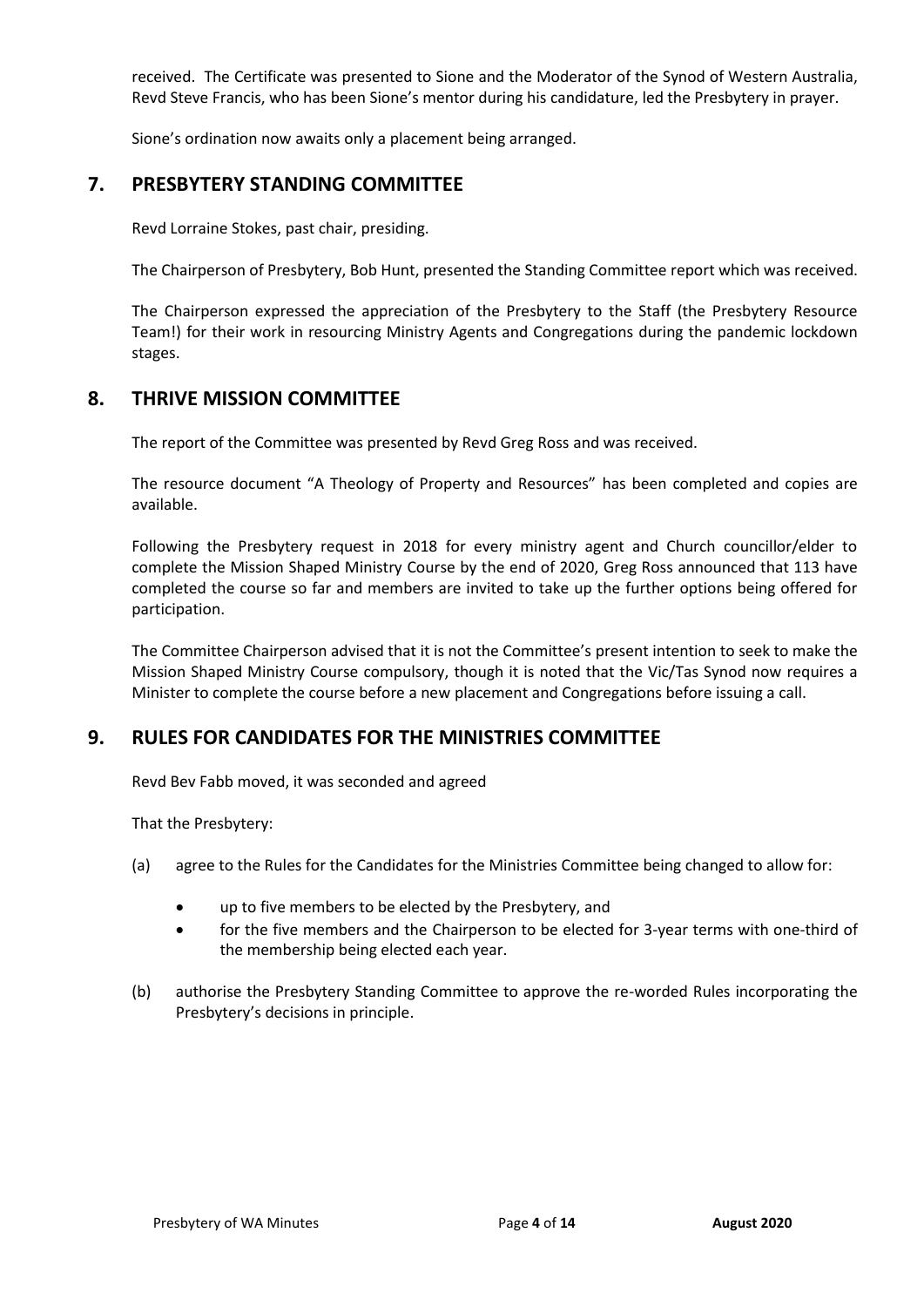# **10. ELECTIONS**

The Revd Des Cousins moved, it was seconded and agreed:

That the Presbytery:

- 1. Elect the following persons as members of Presbytery Committees:
	- (a) **Presbytery Standing Committee** (2 required for 2-year terms)

Dr Michelle Bunn Revd Roy Alexander Surjanegara

(b) **Pastoral Relations Committee** (6 required for 1-year terms)

John Boon Revd Ivan Clark Louise Sarah Powell Sue Whitworth David Williams Revd Marie Wilson

#### (c) **Thrive Mission Committee** (8 required for 1-year terms)

Heather Hamblin Yvonne Robinson Yuko Tonai-Moore Revd Stephen van Schalkwyk Rhod Wright

#### (d) **Candidates for the Ministry** (5 required for 3-year terms)

Doug Burtenshaw Revd Kim Francis Dr Bob French Revd Gary van Heerden Revd Toby Keva

(e) **Commission for Education for Discipleship and Leadership (CEDAL)** (2 required for 3-year terms)

Jon Haslam

2. Elect the following persons as representatives to the 2021 Assembly (1 Minister and 1 Lay Person)

Bob Hunt Revd Dr David Ferguson

3. Elect the following persons as lay representatives to the 2020 Synod of Western Australia

(see Appendix 2)

4. Note that further nominations for any Committee or body where the full complement of members has not been achieved will be considered and determined by the Presbytery Standing Committee.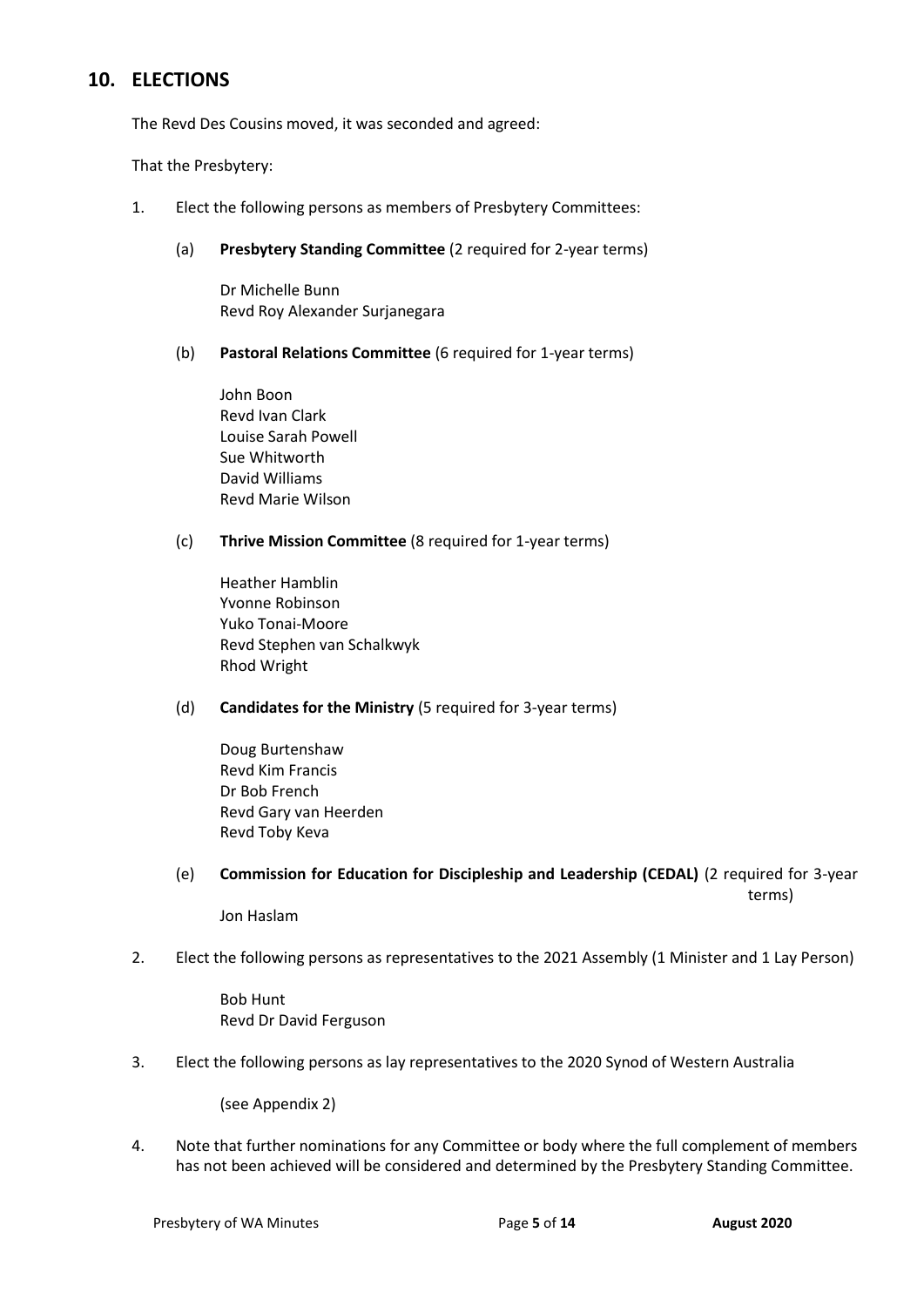## **11. RURAL MINISTRY REPORT**

The report was presented by Revd David Ferguson on behalf of himself and the Revd Gordon Scantlebury.

The period to May 2020 was largely absorbed in the production of materials and other assistance to rural Congregations and Faith Communities when travel was restricted and personal attendance not possible.

As the travel restrictions have been eased, contacts with Congregations and regions have increased. Longer terms plans are now being implemented.

# **12. A POST COVID-19 CHURCH (led by Revd David Ferguson)**

Presbytery members were invited to reflect upon the most life-giving learnings that they had from this period, and what they would like to carry into the future. This was shared in small groups, who reported back to the plenary session. The responses could be gathered into a number of key themes including:

- · The establishment or utilisation of existing intentional pastoral care structures
- · Intentional provision of worship resources and news around the congregations
- · Communicating in a manner which best suited members of the community, often needing to use multiple means of connection
- The importance of smaller gatherings in the periods where these were available
- · Some people remarked that this revealed that our congregations showed a greater capacity for change than expected, and some used this time as an opportunity to put long term plans into practice
- · It was also noted that some communities, particularly those in Indigenous areas, were not able to access online resources

The Presbytery Resource Team's response to the emerging situation was outlined, highlighting:

- Four simple areas of focus webpage
- · Thrive prayer activities
- PRC phone calls, treasurer support (temporary)
- · Worship resources
- · Zoom training sessions on to use for lay presidency training
- Intentional focus of safety advice Church Council responsibility

Members were then invited to reflect on three questions regarding the shape of our ongoing work as a Presbytery and invited to submit responses via SurveyMonkey

### **What are the measures where congregations may assist each other in maintaining/growing new areas of Ministry?**

Sharing ideas; only some churches are good at technology; some congregations have better connections with other denominations in their communities; personal contact from presbytery was really good.

Creating networks of sharing.

Share live streaming OR people enjoy having multiple options; get different theologies

The experience is that the preference is to either have locals leading and preaching OR go for the world-class preachers and musicians ... most of us are unable to provide that quality to others .... so rather than trying to stream to other groups, continue to raise the local competency and courage to have a go

Different congregations working together - sharing resources. Different local churches joining hands - Kalamunda (Church links) Sharing strengths and ministry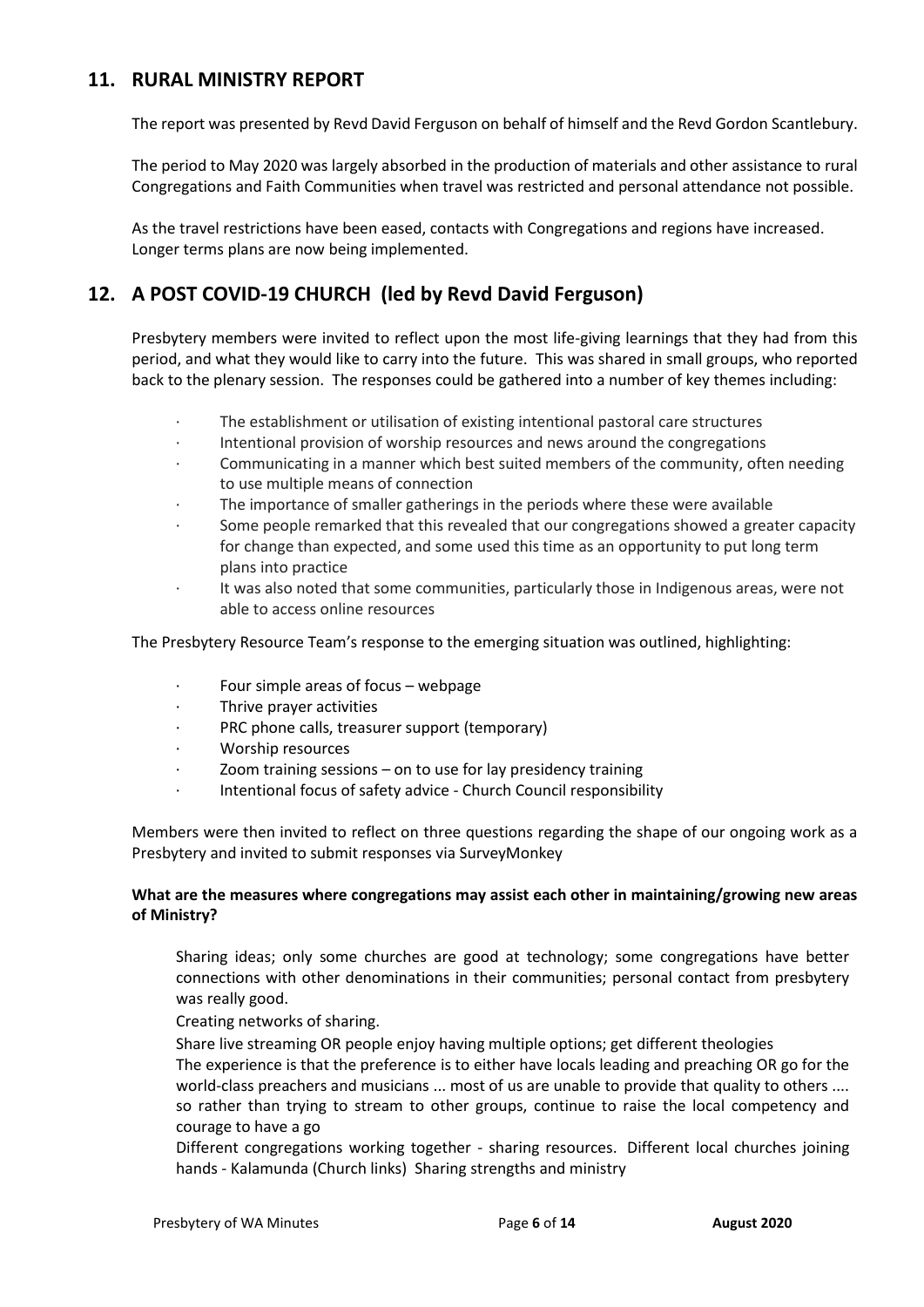Share technical expertise hubs idea for other congregations to link in (may need to be able to register) Keep a list up to date of who is doing what Cluster congregations together to share ministry Link that shares success stories

Moving offerings online and electronic. Helping to see Church as evolving and diverse communities.

Share understanding more meaningfully with the multicultural congregation- music clubs to learn new traditions - incorporating more inclusion of other language and cultural traditions Sharing of messy church ideas - cooperation between congregation

## **Is there anything that Presbytery Resource Team has been offering that we particularly need to continue?**

Personal contact from Presbytery was really good, particularly for congregations without ministers. Written communication does not have the same feel. Online worship resources were really helpful. Maybe Presbytery can help congregations with using technology.

Online refreshers to reduce travel/carbon footprint/etc

Resources are good, make sure range of theological perspectives available. Connectedness of Presbytery with congregations so helpful

Carefully curated material ... there is some frustration that being swamped with links to stuff that has not actually been road-tested or used by the "recommender" is not helpful ...

Thursday Zoom meetings Lay education Case studies and examples of what worked in other settings

Coordination of clustering arrangements Coordinating groups to work together in ministry Publishing the success stories, especially for promoting congregations to work together. Zoom meetings for lay leaders. Lots of us still work so weekday meetings were hard

Creation of electronic resources in other languages and using the existing multicultural resources in our multicultural congregations Online community to share messy church resources and ideas - ways for congregations just to share ideas - keep it simple - maybe even just emails - email list of messy church contacts Lay leaders online was really useful

#### **Any new areas we would like to pick up?**

Big question. We need to plan for possibly going back into lockdown.

Work more intentionally towards regional hubs providing digital resources for congregations (domain space, web support, etc)

Churches discovered their IT resources lacking, so ongoing help

Assistance in upgrading audio visual equipment, e.g. better microphones and speakers for meetings

Resourcing Zoom Pioneer ministries resourcing Assistance to struggling ministries

How do you do Confirmation classes without a Minister?

Developing opportunities for horizontal rather than top down sharing

#### **Electronic Ministry Task Group**

David then introduced the members of the Electronic Ministry Task Group, and introduced the outcomes and priorities gathered in their first meeting.

#### **Immediate actions**

- · Work to determine a basic package of technology suitable for transmission of worship, and also the training materials required. Keeping notes of this process may be useful for other purposes.
- · CEDAL is reviewing the current list of linked worship services from their page
- · David Beards would be happy to work on transmitting high point services on behalf of the Presbytery or Synod.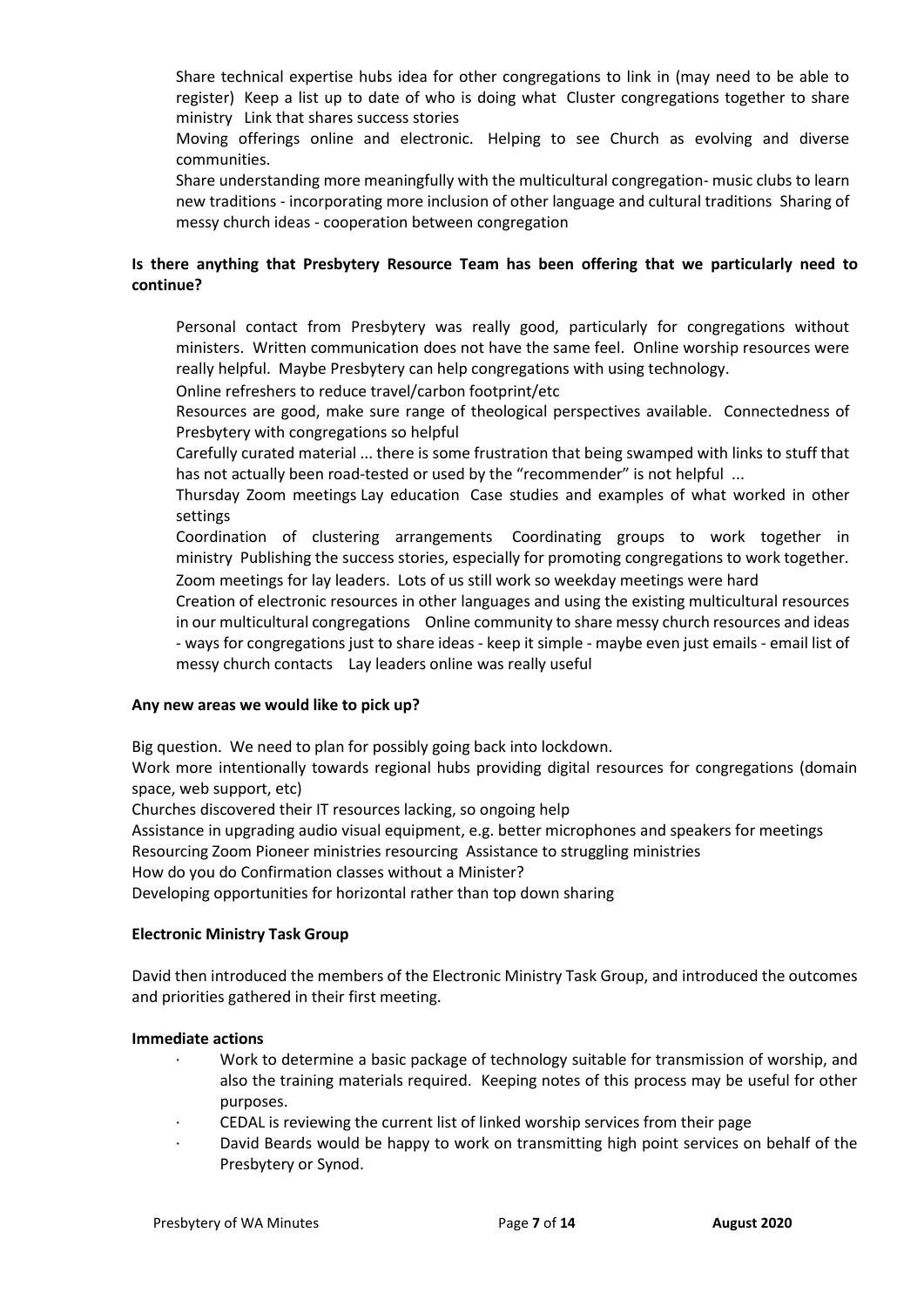- · David Beards would also be happy to develop and source standard (basic and serviceable) packages for both broadcast and reception of broadcast services if sufficient demand exists– about ten congregations indicated interest in each category
- · David Beard would be happy to present a technical session at a Presbytery meeting
- · Don Dowling would be happy to present a basic media presentation workshop if congregations desire, and also an editing workshop.

#### **Requiring more extensive work**

- Develop a prominent "front page" for those congregations offering electronic ministry  $$ extending to such things as Bible studies also
- · Develop a clearinghouse of copyright approved electronic resources to contribute to services (many already producing these)

If you have further suggestions, or would like to join this committee in their work, please contact David Ferguson [\(david.ferguson@wa.uca.org.au\)](mailto:david.ferguson@wa.uca.org.au)

## **13. TREASURER'S REPORT**

Ps Marilyn Price presented the report.

The final financial outcome of the 2019 year was a surplus of \$274,274, representing the unspent portion of Mission and Service contributions, largely brought about by the delay in filling budgeted Presbytery staff positions until this year. The surplus is held in the newly created "Presbytery Reserve Account" but will probably be spent in 2020 to offset the expected Presbytery deficit due to COVID-19 impacting on the income level.

The approved 2020 budget has been recast to take into account the loss of income expected. However, recent developments will change that again, the Church having become eligible for Jobkeeper subsidies for both ministerial and administration staff members from 1 July 2020.

While a working budget for the remainder of 2020 is in place, there is much uncertainty about 2021. Intense activity is expected in the coming months and a budget for 2021 will be presented at the November 2020 meeting of the Presbytery.

## **14. MISSION AND SERVICE CONTRIBUTIONS**

Revd Lorraine Stokes, past chair, presiding.

Bob Hunt moved, it was seconded and agreed:

That the Presbytery:

- 1. Determine that, in order for the Presbytery of WA to continue to support and resource Congregations, Faith Communities and Ministry Agents across the Presbytery, Congregations are to make an annual Mission & Service (M&S) contribution to the Presbytery of WA.
- 2. Determine that, as a guide, the minimum annual Mission and Service contribution by a Congregation is to be:

at least 10% of their income (both offerings and net property income),

less total amounts paid to all Ministry Agents (Reg 3.1.1(c) (vi))

with the percentage to be reviewed annually by the Presbytery but not less than \$5,000 pa.

3. Acknowledge with thanks the Congregations currently giving in excess of the guided minimum annual amount and encourage them to continue to do so.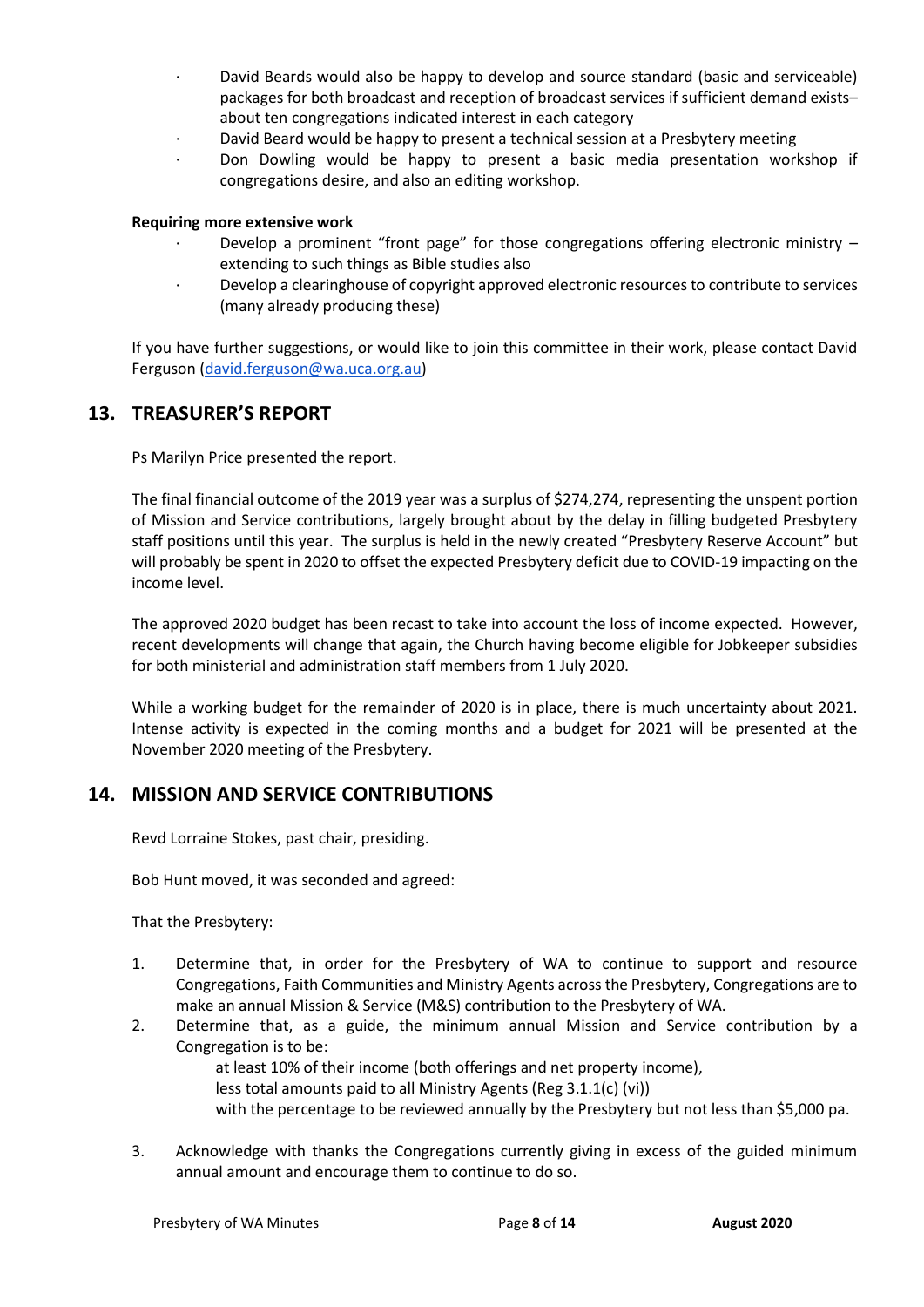- 4. Request any Church Council that finds the minimum guided amount will create financial hardship to discuss their situation with the Presbytery Treasurer.
- 5. Note that while Faith Communities are not required to contribute to Mission and Service, they are encouraged to do so as they are able.

## **15. COMMISSION ON EDUCATION FOR DISCIPLESHIP AND LEADERSHIP**

The Revd David Kriel presented the report which was received.

Despite the restrictions imposed by the COVID-19 pandemic CEDAL has maintained its programs and has been able to adapt many of its activities for delivery by video-conferencing technology.

## **16. THANKS TO THE REVD BEV FABB**

Revd Dr Anne Wright moved, it was seconded and agreed:

That the Presbytery acknowledge with thanks the work of Bev Fabb on the Commission for Education for Discipleship and Leadership (CEDAL) from 2013-2020.

The motion was carried by acclamation and a gift was presented.

# **17. PASTORAL RELATIONS COMMITTEE**

The report of the Committee was presented by Revd Mark Illingworth and Revd Alan Jeffrey.

A question was asked of the Committee relating to supply ministers not being available to be called to the vacant placement in which they have been working. This matter is dealt with in the "National Handbook of Procedures for the Placement of Ministers", clause 8.1. There it is indicated that such calls "will not normally" be considered and Ministers interested in a call to such a Congregation should not allow their name to be considered for supply, or, if already in supply, should withdraw from that arrangement.

The report was received.

# **18. CLOSURE OF THE WEMBLEY CONGREGATION**

The Revd Mark Illingworth, Convener of the Pastoral Relations Committee, moved and the Revd Alan Jeffrey, Presbytery Minister - Pastoral, seconded:

That the Presbytery:

- 1. dissolve and cease to recognise the Wembley Congregation in accordance with Regulation 3.4.3 by 31 October 2020, because, in the opinion of the Presbytery, the Congregation can no longer fulfil the purpose, functions and responsibilities required of a Congregation under Regulation 3.1.1.
- 2. give thanks with deep gratitude for the faithful worship, mission and service of the people of the Wembley Congregation.
- 3. (a) authorise the Pastoral Relations Committee to appoint a consultant to work with the Congregation in determining what course of action (if any) the Congregation wishes to take as a group.

Presbytery of WA Minutes Page **9** of **14 August 2020** (b) request the Pastoral Relations Committee to ensure in accordance Reg 3.4.3 (d):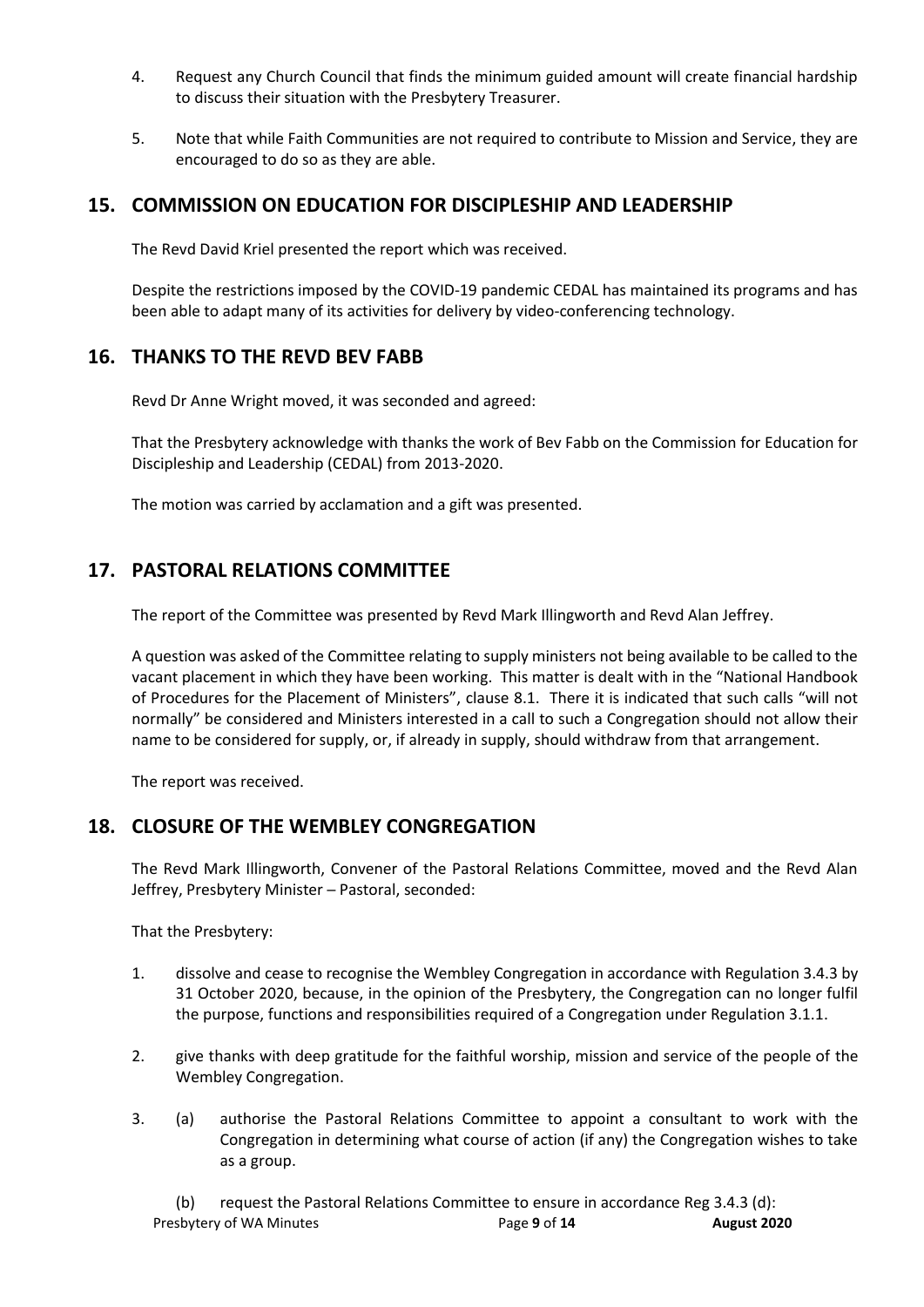- (i) that each member and adherent of the Congregation is transferred to a roll of another Congregation;
- (ii) that all rolls and other records of the Congregation are placed in the custody of an appropriate officer of the Church;
- (iii) put the management of the property into the hands of the Presbytery Property Committee (a function of the Thrive Mission Committee); and
- (iv) report the matter to the Synod of WA.
- (c) conduct a service of worship to celebrate the life and witness of the Wembley Congregation and mark its dissolution.
- 4. Take no action on the request of the Congregation for an extension to the placement of Rev Anne McAndrew and determine that the placement will end on 31 October 2020 or on the dissolution of the Congregation.

The Revd Mark Illingworth led the Presbytery in prayer and there followed many questions and comments from members of the Presbytery.

The proposal was approved by agreement and the Revd Alan Jeffrey led the Presbytery in prayer.

## **19. CANDIDATES FOR THE MINISTRIES COMMITTEE**

The Revd Bev Fabb presented the Report which reported happily on the increasing number of candidates for the ordained ministries while indicating that the growing numbers were increasing the demands on the Committee members and others to act as mentors, contact persons and members of Formation Panels.

The Report included an expression of thanks to Margaret Donovan who has retired recently as the Convener of the Committee and has been instrumental in bringing about improvements and efficiencies in the Committee's work.

The Report was received.

## **20. CEASE TO USE ZOOM AT PRESBYTERY MEETINGS**

The Revd Lorraine Stokes moved and the Revd Greg Ross seconded:

That the Presbytery:

- (a) Determine not to permit the use of Zoom technology as a substitute for Presbytery members personally attending and being involved in the discussion, discernment and decision-making processes of a Presbytery meeting.
- (b) Offer "viewing ability" only by Zoom technology to members of Presbytery whose personal attendance at a Presbytery meeting is problematic due to distance, health or other compelling reasons.

The proposal was not approved.

An alternative proposal approving the use of Zoom was deemed unnecessary and was not proceeded with.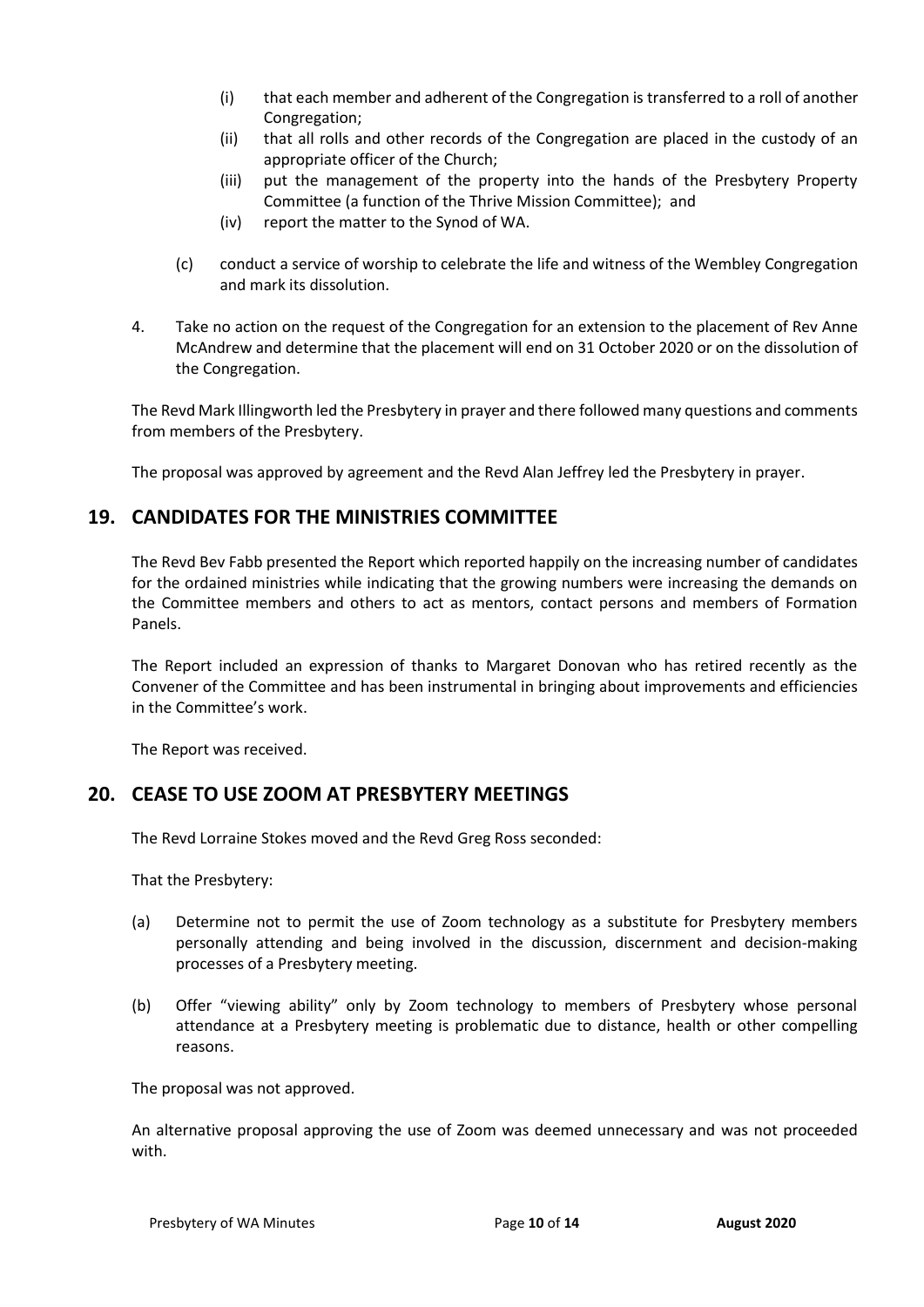# **21. INCLUSION OF PLAIN ENGLISH TEXT**

Kalo Fotu moved and Ps Elaine Ledgerwood moved:

That the Presbytery of WA require reports and proposals to be accompanied by a plain English statement.

The proposal was approved.

# **22. THANKS AND ACKNOWLEDGEMENTS**

The Chair of Presbytery, Bob Hunt, thanked and acknowledged all those persons who had contributed to the smooth running of the meeting.

# **23. CLOSING DEVOTIONS**

Bob Hunt led the closing prayer and closed the meeting at 4.15 pm.

## *Confirmed by the Presbytery Standing Committee (ref Minute 3.5) as a true and correct record.*

\_\_\_\_\_\_\_\_\_\_\_\_\_\_\_\_\_\_\_\_\_\_\_\_\_\_\_\_\_\_\_\_\_\_\_\_\_\_ Bob Hunt Chairperson

1 September 2020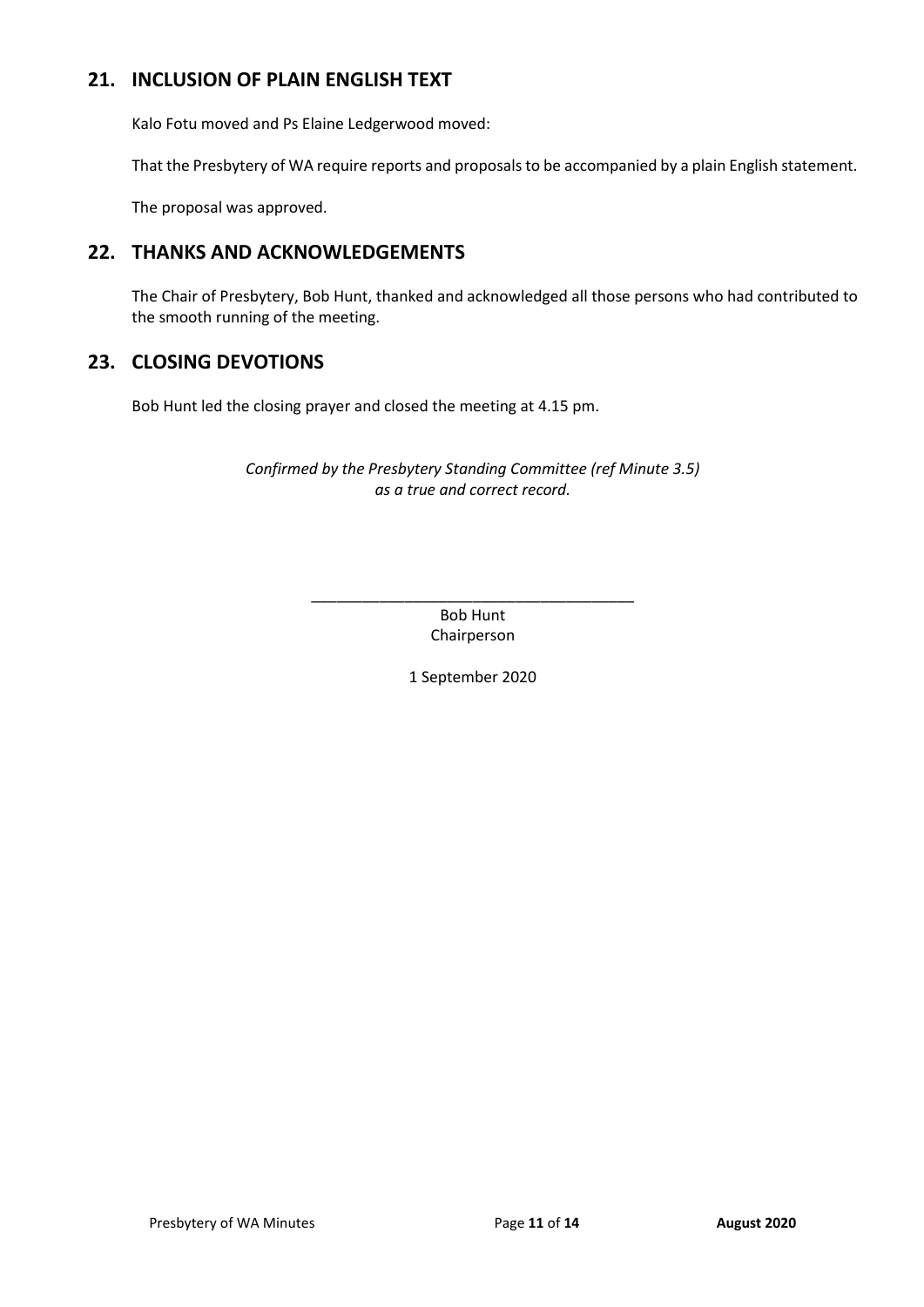#### **APPENDIX 1 ROLL OF PRESBYTERY**

| <b>OFFICE BEARERS</b>              |           |  |
|------------------------------------|-----------|--|
| <b>Bob Hunt</b>                    | Chair     |  |
| <b>Rev Des Cousins</b>             | Secretary |  |
| <b>MINISTERS IN ACTIVE SERVICE</b> |           |  |

| Margaret Beach            | St Peter & Emmaus                  |
|---------------------------|------------------------------------|
| Dianne Bertolino          | <b>SCGH Chaplain</b>               |
| Andrew Broadbent          | <b>Busselton</b>                   |
| Ivan Clark                | Noranda                            |
| David de Kock             | General Secretary of Synod         |
| John Dihm                 | Remote Area Ministry (Pilbara)     |
| David Ferguson            | Presbytery Officer                 |
| Mitch Fialkowski          | Remote Area Ministry               |
|                           | (Meekatharra)                      |
| <b>Kim Francis</b>        | Maylands/Mt Lawley                 |
| <b>Steve Francis</b>      | Moderator of Synod                 |
| Alison Gilchrist          | Presbytery Minister - Mission      |
| Hannes Halgryn            | <b>UCIC (Ross Memorial)</b>        |
| Michael Hertz             | Royal Perth Hospital Chaplain      |
| Mark Illingworth          | South Perth                        |
| Alan Jeffrey              | Presbytery Minister - Pastoral     |
| Robert Jetta              | Waroona                            |
| Toby Keva                 | Rockingham                         |
| David Kriel               | <b>Trinity North</b>               |
| Sophia Lizares            | Kalamunda                          |
| John Marshall             | Mandurah                           |
| Anne McAndrew             | Wembley                            |
| <b>Rick Morrell</b>       | Industry Chaplain                  |
| <b>Andrew Morris</b>      | Air Force Chaplain                 |
| Herman Nienaber           | UCIC (Trinity)                     |
| Jae Beom Park             | Korean Kardinya                    |
| Nalin Perera              | Wesley College Chaplain            |
| <b>Claire Pickering</b>   | Penrhos College Chaplain           |
| <b>Greg Ross</b>          | <b>Wellington Regional Mission</b> |
| <b>Judy Sanderson</b>     | Applecross                         |
| Gordon Scantlebury        | Presbytery Minister - Rural        |
|                           | Ministry                           |
| <b>Christine Sorensen</b> | Presbytery Minister - Formation    |
|                           | and Discipleship                   |
| <b>Lorraine Stokes</b>    | Willetton                          |
| Manie Strydom             | Presbyterian Ladies' College       |
|                           | Chaplain                           |
| Roy Alexander Surjanegara | GKI                                |
| Andrew Syme               | Executive Officer, Schools &       |
|                           | Colleges                           |
| lan Tozer                 | Floreat                            |
| Margaret Tyrer            | Claremont                          |
| Gary van Heerden          | Scotch College Chaplain            |
| Corina van Oostende       | Albany                             |
| Stephen van Schalkwyk     | Wagin                              |
| Justine Wall              | Scotch College Chaplain            |
| <b>Trevor Waters</b>      | Mt Pleasant                        |
| Luke Williams             | The Billabong                      |
| Hollis Wilson             | Methodist Ladies' College          |
|                           | Chaplain                           |
| Anne Wright               | Director, Education and            |
|                           | Formation                          |

**ASSOCIATE MINISTERS -** Open to all ministers on leave of absence, retired or awaiting placement who are not otherwise Presbytery Members. Enrolled only on request

Don Dowling **(Margaret River)** John Whaley (Billabong) Raymond Clee (St Peter & Emmaus) **Ken Devereux (UCIC) MINISTERS CO-OPTED**  Mervyn Anderson **Congress Ministry** Brian Carey Supply (Fremantle)<br>Bey Fabb Chair Candidates fo **Chair Candidates for Ministry** Frances Hadfield Supply (Wesley) Janelle MacGregor Supply (Rowethorpe) Gemmel Sherwood Regional Pastor Sonny Rajamoney<br>
Marie Wilson<br>
Marie Wilson<br>
Supply Regional Pastor Regional Pastor Ruth Vertigan Regional Pastor **PASTORS** Elaine Ledgerwood **Presbytery Minister – Education** and Training Jon Paschke Lighthouse Geraldton Marilyn Price Women's Prisons Julie Ridden Nedlands Karen Sloan Wembley Downs and RPH John Tomkins Carnarvon **LAY PREACHERS** (up to 10 elected by Presbytery) Doug Burtenshaw Lay Preacher (Mandurah) Shirley Francis (Leeming) Jonathan Haslam Lay Preacher (Forest Lakes) Ben Tanner Lay Preacher (Scarborough/Waterman's Bay) **COMMUNITY MINISTERS -** *Community Ministers (as well as Lay Pastors and Youth Workers) were specified ministries in the past, now discontinued but those holding that classification at the time the ministries were discontinued retain that status*. Uto Fotu **Beth Shalom** Valda Knott Central Wheatbelt (Trayning, Tammin) **LAY MINISTRY TEAM REPRESENTATIVES (Rule P2.1.4)**  Trevor Thomas Pinjarra **CONGREGATIONAL LAY REPRESENTATIVES**  Elizabeth Burns Albany Margaret Martin Applecross Sue Whitworth **Armadale- Kelmscott** Augusta Beth Shalom Kay Lockley **Bicton** Billabong Billabong **Yvonne Robinson** Busselton **Ann Hammer** Claremont Graham Wasley **Darkan Judy Wilson Denmark** 

Jill Clements Dongara Deborah Marshall Floreat Marie Yuncken Floreat Robert Watson Forrestfield

Fremantle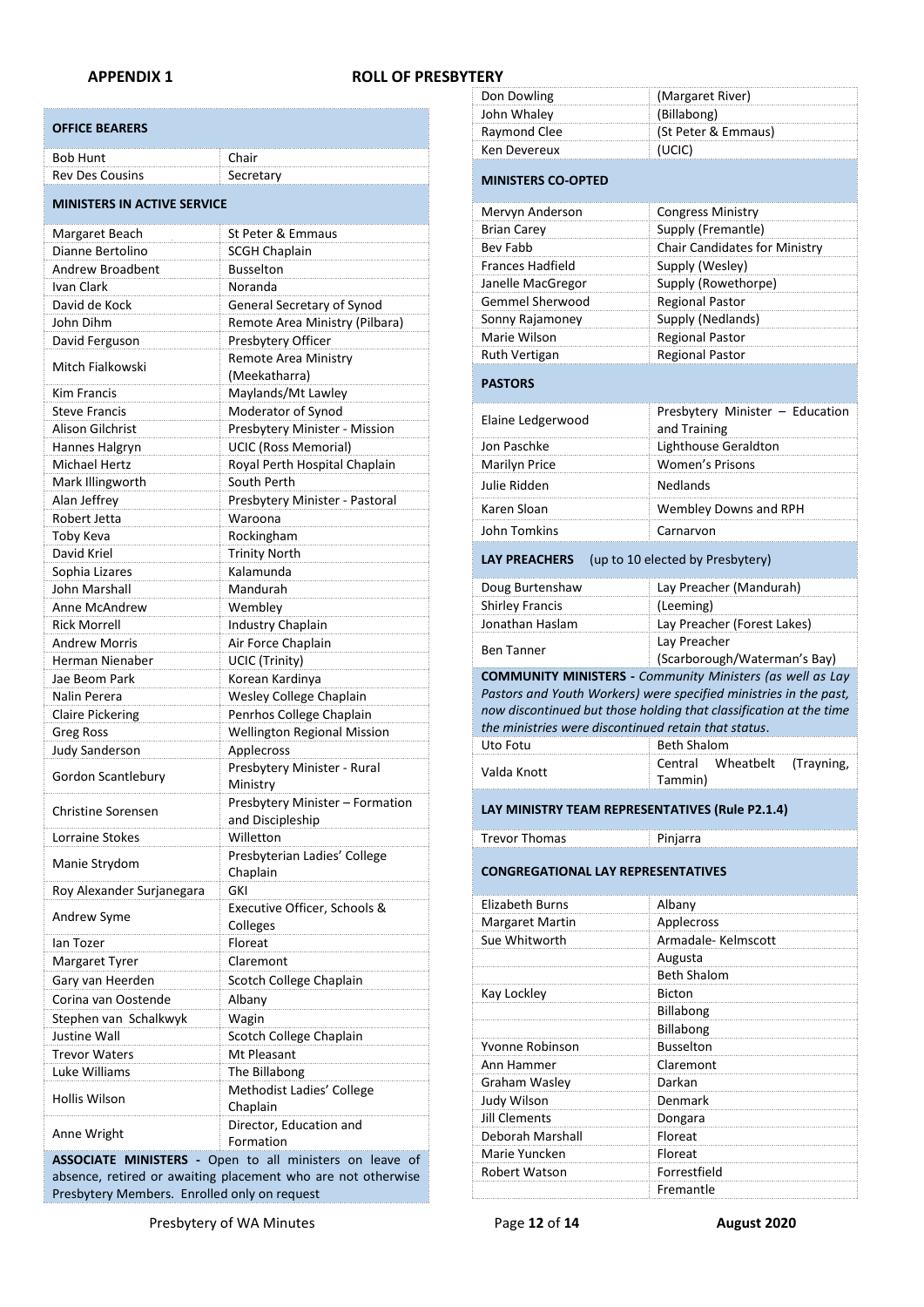| Beverley Hanrahan                         | Geraldton                                      |
|-------------------------------------------|------------------------------------------------|
| Fiona Davidson                            | Geraldton                                      |
|                                           | Gingin                                         |
| Jan Alvin Gunawan                         | <b>GKI</b>                                     |
| <b>Irdian Siregar</b>                     | GKI                                            |
| lan Wright                                | <b>Glen Forrest</b>                            |
|                                           | Gosnells                                       |
| Sue Thompson                              | Guildford                                      |
| Alan Blackburn                            | Kalamunda                                      |
| Carolyn Ebell-Taylor                      | Kalamunda                                      |
| Darryl Holbrook                           | Kalgoorlie-Boulder                             |
| John van den Berg                         | Kardinya                                       |
|                                           | Korean                                         |
| Mary Riley                                | Leeming                                        |
| Alan Hortin                               | Lockyer                                        |
|                                           | Mandurah                                       |
| Sue Vernon                                | <b>Margaret River</b>                          |
| Rosalie Tanner                            | Maylands/Mt Lawley                             |
| <b>Bob French</b>                         | Merredin                                       |
| Doug Lincoln                              | Mt Barker / Plantagenet                        |
| Shirley Kohn                              | Mt Pleasant                                    |
|                                           | Mt Pleasant                                    |
|                                           | Mundaring                                      |
| Christine Bundell                         | <b>Nedlands</b>                                |
| <b>Neville Blesing</b>                    | <b>Nedlands</b>                                |
| David Preece                              | <b>Nedlands</b>                                |
| Helen McMillan                            | Noranda                                        |
| Anne Barnes                               | Northam                                        |
| Louise Powell                             | NorthWay                                       |
|                                           | Osborne Park                                   |
| Hanamoa Vaitogi                           | Perth Samoan                                   |
| Kerrie Birch                              | Pinjarra                                       |
| <b>Tim Finney</b>                         | Rockingham                                     |
|                                           | Rowethorpe                                     |
| Elizabeth Woods<br>David Williams         | Scarborough / Waterman's Bay<br>South Mandurah |
|                                           | South Perth                                    |
| Sandy Scott                               | Spearwood                                      |
|                                           |                                                |
|                                           | <b>St Andrews</b>                              |
| Paul Olney                                | <b>St Peter and Emmaus</b>                     |
| Clare Ligtermoet                          | <b>Star Street</b>                             |
| <b>Bob Nicholls</b>                       | Swan View                                      |
| Maggie Johns                              | <b>Trinity North</b>                           |
| <b>Travis Windsor</b><br>Bernadette Lhota | <b>Trinity North</b>                           |
|                                           | <b>Trinity North</b>                           |
| David Gray<br>Alison McCubbin             | UCIC<br>UCIC                                   |
| Liz Pederick                              | Wagin                                          |
| Margherita Wells                          | <b>Wanneroo Crossways</b>                      |
| Glenys White                              | <b>Wellington Regional Mission</b>             |
| Marg Garrett                              | <b>Wellington Regional Mission</b>             |
| David Foster                              | Wembley                                        |
| <b>Vic Richards</b>                       | <b>Wembley Downs</b>                           |
| John Boon                                 | Willetton                                      |
| <b>Kevin Trent</b>                        | York                                           |
|                                           |                                                |

#### **FAITH COMMUNITY LAY REPRESENTATIVES**

|                  | <b>Badgingarra</b> |  |
|------------------|--------------------|--|
|                  | Bencubbin          |  |
| Yuko Tonai-Moore | Bridgetown         |  |
|                  | <b>Brookton</b>    |  |
|                  | <b>Byford</b>      |  |

|                                  | Capel<br>Cannington              |
|----------------------------------|----------------------------------|
|                                  |                                  |
|                                  | Carnarvon                        |
|                                  | Carnamah                         |
|                                  | Coolbellup (Maaman "O" Mia)      |
|                                  | Cuballing                        |
|                                  | Cunderdin                        |
|                                  | Dowerin                          |
|                                  | Esperance                        |
|                                  | <b>Forest Lakes</b>              |
|                                  | Gidgegannup                      |
|                                  | Greenbushes                      |
|                                  | Hyden                            |
|                                  | Kellerberrin                     |
|                                  | Katanning                        |
| <b>Malcolm Watson</b>            | Kojonup                          |
|                                  | Kulin                            |
|                                  | Manjimup                         |
|                                  | Moora                            |
|                                  | Mukinbudin                       |
|                                  | Mundijong                        |
|                                  | Narrogin                         |
|                                  | Nannup                           |
|                                  | Newdegate                        |
|                                  | Northampton                      |
|                                  | Northcliffe                      |
|                                  | Ongerup                          |
|                                  | Pemberton                        |
| Arthur West                      | Quairading                       |
| <b>Steve Higgins</b>             | Southern Cross                   |
|                                  | Tambellup                        |
|                                  | Tammin                           |
|                                  | <b>Three Springs</b>             |
|                                  | Trayning                         |
|                                  | Toodyay                          |
|                                  | Waroona                          |
|                                  |                                  |
| <b>REPRESENTATIVES OF BODIES</b> |                                  |
|                                  |                                  |
|                                  | WA Regional Committee of UAICC   |
|                                  | WA Regional Committee of UAICC   |
| <b>CO-OPTED LAY MEMBERS</b>      |                                  |
|                                  |                                  |
| Arnold Ardian                    | <b>Candidate Pastor</b>          |
| John Berger                      | <b>Synod Standing Committee</b>  |
| <b>Reuben Edmonds</b>            | Candidate MOW                    |
| <b>Mitchell Garlett</b>          | Candidate MOW                    |
| Lindsay Ginn                     | <b>Candidate Pastor</b>          |
|                                  |                                  |
| Sione Leaaetoa                   | Candidate MOW                    |
| Janine McDonald                  | <b>Uniting Generations Staff</b> |
| Lyn Portman                      | <b>Candidate Pastor</b>          |

Nathaniel Taylor Candidate MOW

Erin Lloyd Youthful Member

Susy Thomas Susy Thomas Synod Standing Committee Bruce Wilson Church Law Committee Chair Alison Xamon Synod Standing Committee